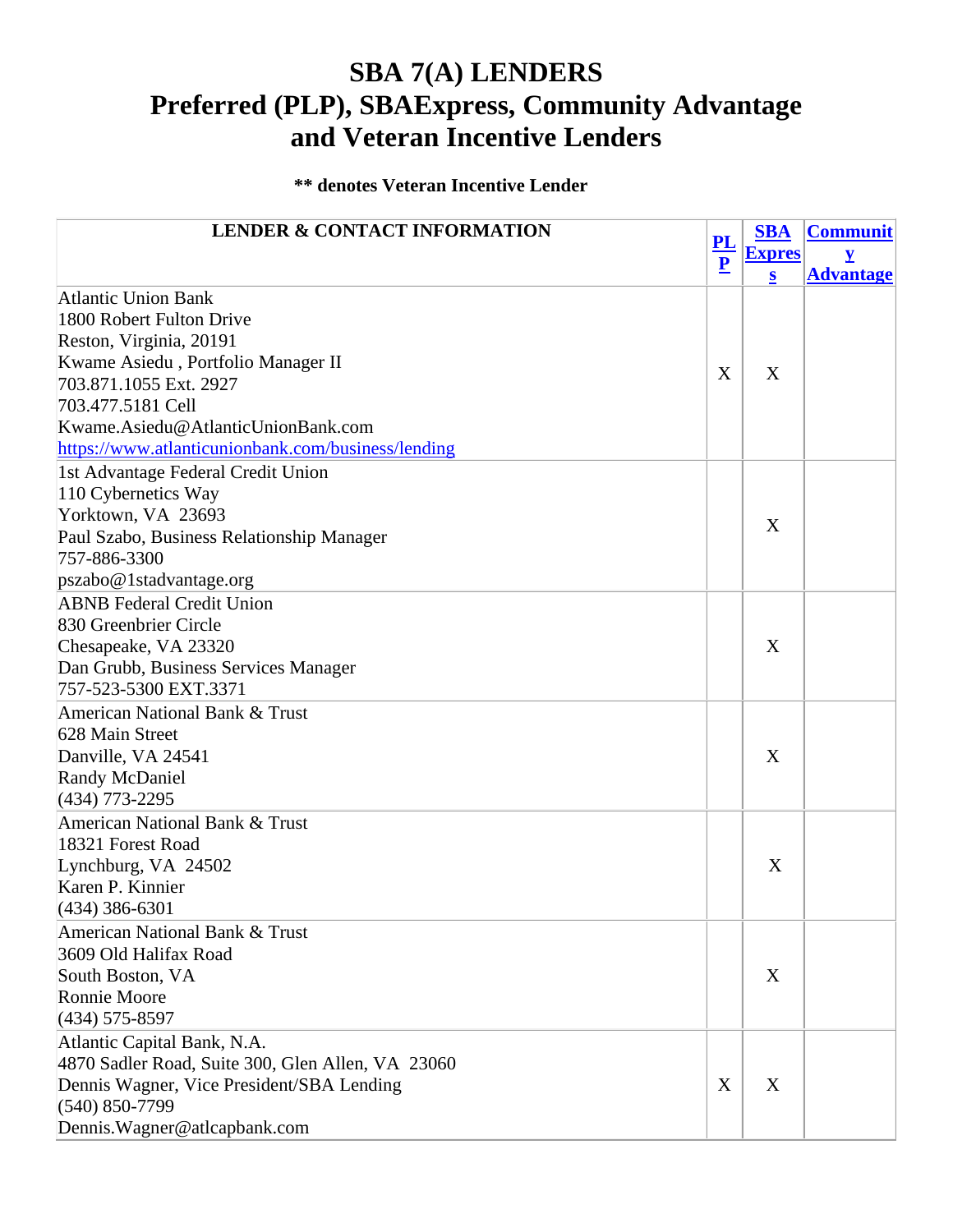| <b>LENDER &amp; CONTACT INFORMATION</b>                                              | ${\bf PL}$<br>$\overline{\mathbf{P}}$ | <b>SBA</b>    | <b>Communit</b>  |
|--------------------------------------------------------------------------------------|---------------------------------------|---------------|------------------|
|                                                                                      |                                       | <b>Expres</b> | $\mathbf y$      |
|                                                                                      |                                       | $\bf{s}$      | <b>Advantage</b> |
| <b>Bank of America</b>                                                               |                                       |               |                  |
| 1-888-600-4000 or contact your local branch.                                         |                                       |               |                  |
|                                                                                      |                                       |               |                  |
| In Hampton Roads area, contact:                                                      |                                       |               |                  |
| Samantha Damian, Senior Small Business Relationship Manager                          | X                                     | X             |                  |
| <b>First Colonial Financial Center</b>                                               |                                       |               |                  |
| T:757.213.6561   F: 757.213.6576                                                     |                                       |               |                  |
| 920 First Colonial Road, Virginia Beach, VA 23454                                    |                                       |               |                  |
| Samantha.l.damian@bankofamerica.com                                                  |                                       |               |                  |
| The Bank of Southside Virginia                                                       |                                       |               |                  |
| 17208 Halligan Park Road                                                             |                                       |               |                  |
| Carson, VA 23830                                                                     |                                       |               |                  |
| Kenneth E. Adams, First Vice President                                               |                                       |               |                  |
| $(434)$ 246-5211                                                                     |                                       |               |                  |
| FAX 246-8402                                                                         |                                       | X             |                  |
|                                                                                      |                                       |               |                  |
| Eric L. Crawford                                                                     |                                       |               |                  |
| <b>Branch Manager/Banking Officer</b>                                                |                                       |               |                  |
| $(804) 861 - 3161$                                                                   |                                       |               |                  |
| FAX (804) 861-3183                                                                   |                                       |               |                  |
| <b>Bank of Clarke County</b>                                                         |                                       |               |                  |
| 202 N Loudoun St                                                                     |                                       |               |                  |
| Winchester VA 22601                                                                  |                                       | X             |                  |
| Joe Zmitrovich, Senior Vice President/Chief Lending Officer<br>540-664-4942 (direct) |                                       |               |                  |
| 800-650-8723                                                                         |                                       |               |                  |
| <b>BayPort Credit Union</b>                                                          |                                       |               |                  |
| 11820 Fountain Way, Suite 400                                                        |                                       |               |                  |
| Newport News, VA 23606                                                               |                                       | X             |                  |
| Jennifer Coyne, Vice President                                                       |                                       |               |                  |
| $(757)$ 873-4037 or 800-928-8801                                                     |                                       |               |                  |
| <b>Benchmark Community Bank</b>                                                      |                                       |               |                  |
| 100 S. Broad Street                                                                  |                                       |               |                  |
| Kenbridge, VA 23944                                                                  |                                       | X             |                  |
| Janice D. Puleo, Loan Specialist                                                     |                                       |               |                  |
| (434) 676-2666, ext 1135                                                             |                                       |               |                  |
| <b>Blue Ridge Bank</b>                                                               |                                       |               |                  |
| 17 W. Main Street                                                                    |                                       |               |                  |
| Luray, VA 22835                                                                      |                                       | X             |                  |
| <b>Misty Deeds</b>                                                                   |                                       |               |                  |
| $(540)$ 843-5212                                                                     |                                       |               |                  |
| Business Finance Group, Inc. (Community Advantage Loan Program only)                 |                                       |               |                  |
| 3930 Pender Drive, Suite 300                                                         |                                       |               |                  |
| Fairfax, VA 22030                                                                    |                                       |               |                  |
| Amy Rowan                                                                            |                                       |               | X                |
| Phone: (703) 667-5049                                                                |                                       |               |                  |
| Email: arowan@businessfinancegroup.org                                               |                                       |               |                  |
| URL: http://www.businessfinancegroup.org                                             |                                       |               |                  |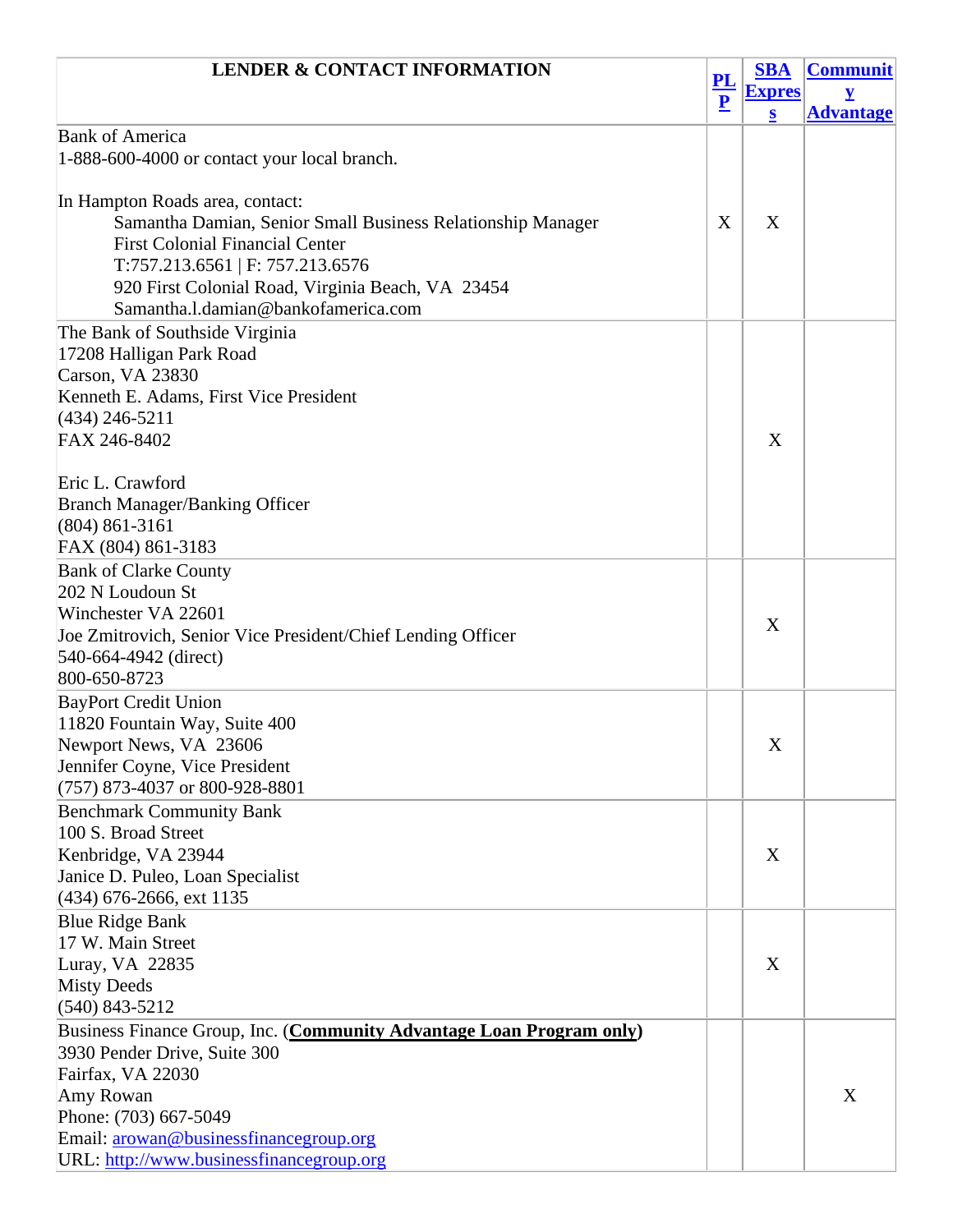| <b>LENDER &amp; CONTACT INFORMATION</b>                                          |                                                      | <b>SBA</b>    | <b>Communit</b>  |
|----------------------------------------------------------------------------------|------------------------------------------------------|---------------|------------------|
|                                                                                  | $\underline{\mathbf{PL}}$<br>$\overline{\mathbf{P}}$ | <b>Expres</b> | y                |
|                                                                                  |                                                      | $\bf{s}$      | <b>Advantage</b> |
| Business Lenders, LLC                                                            |                                                      |               |                  |
| 50 State House Square                                                            | X                                                    |               |                  |
| Hartford, CT 06103                                                               |                                                      |               |                  |
| Penn Ritter, President and CEO                                                   |                                                      |               |                  |
| $(860)$ 244-9202                                                                 |                                                      |               |                  |
| Capital One, N.A.                                                                |                                                      |               |                  |
| Visit http://www.capitalone.com/small-business-bank/financing/ or                |                                                      | X             |                  |
| call 1-800-867-0904                                                              |                                                      |               |                  |
| CapitalSource Bank                                                               |                                                      |               |                  |
| 2205-K Oak Ridge Rd #217                                                         |                                                      |               |                  |
| Oak Ridge, NC 27310                                                              |                                                      |               |                  |
| Brian Misenheimer, Vice President                                                | X                                                    |               |                  |
| $(336)$ 298-7231                                                                 |                                                      |               |                  |
| FAX (301) 272-3809                                                               |                                                      |               |                  |
| bmisenheimer@capitalsource.com                                                   |                                                      |               |                  |
| $CEI$ 7(a) Financing LLC                                                         |                                                      |               |                  |
| Rob Wilson, CEO                                                                  |                                                      |               |                  |
| rwilson@cei7a.com                                                                |                                                      |               |                  |
| $(207 - 253 - 7715)$                                                             |                                                      |               |                  |
| www.cei7a.com                                                                    |                                                      |               |                  |
| Celtic Bank                                                                      |                                                      |               |                  |
| https://www.celticbank.com/products/business/sba-7a-loans or Call 1.877.251.2873 |                                                      |               |                  |
|                                                                                  | X                                                    | X             |                  |
| Celtic Express Loans from \$20,000 up to \$150,000: 1.866.644.0042 or see        |                                                      |               |                  |
| https://www.celticbank.com/express                                               |                                                      |               |                  |
| Central Virginia Federal Credit Union                                            |                                                      |               |                  |
| Kevin Harvey, Business Services Specialist                                       |                                                      |               |                  |
| $(434)$ 528-9016, ext. 1074                                                      |                                                      |               |                  |
|                                                                                  |                                                      |               |                  |
| kharvey@cvfcu.com                                                                |                                                      |               |                  |
| <b>Chesapeake Bank</b>                                                           |                                                      |               |                  |
| 1229 Lafayette Street, Suite 202                                                 |                                                      |               |                  |
| Williamsburg, VA 23185                                                           |                                                      |               |                  |
| Leigh Houghland, Senior Vice President                                           |                                                      |               |                  |
| $(757)$ 253-9030                                                                 |                                                      |               |                  |
| 5501 Patterson Ave                                                               |                                                      |               |                  |
| Richmond, Va. 23226                                                              |                                                      |               |                  |
| David Younce, Assistant Vice President                                           |                                                      |               |                  |
| $(804)$ 939-6403                                                                 |                                                      |               |                  |
|                                                                                  |                                                      |               |                  |
| <b>Citizens Bank and Trust Company</b>                                           |                                                      |               |                  |
| 126 South Main Street                                                            |                                                      |               |                  |
| Blackstone, VA 23824                                                             |                                                      | X             |                  |
| Cetric Gayles, Vice President                                                    |                                                      |               |                  |
| $(434)$ 292-8118                                                                 |                                                      |               |                  |
| <b>City National Bank</b>                                                        |                                                      |               |                  |
| $(800)$ 722-5945                                                                 | X                                                    | X             |                  |
| https://www.cnb.com/lending/loans-lines-credit/small-business/sba-lending.asp    |                                                      |               |                  |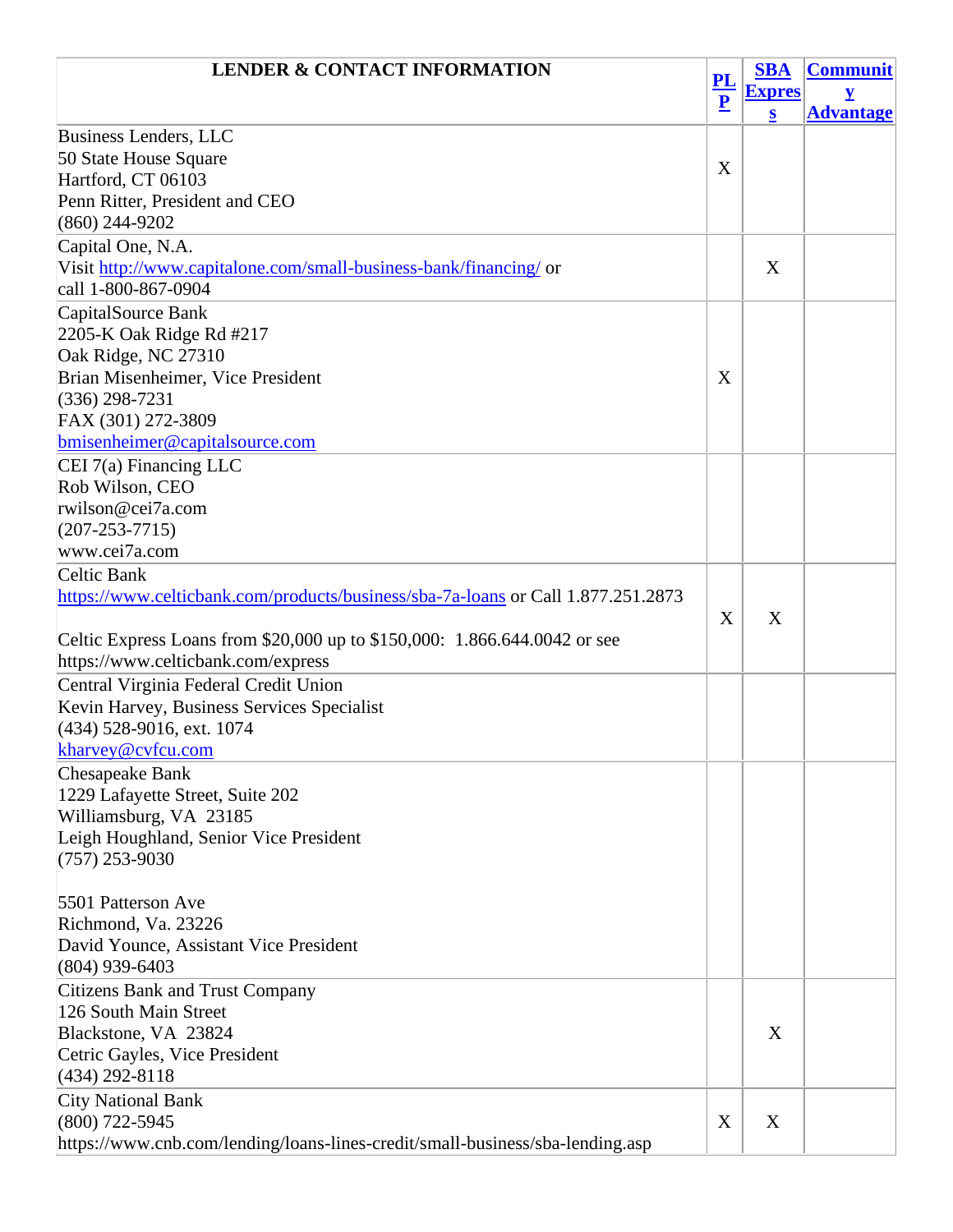| <b>LENDER &amp; CONTACT INFORMATION</b>            |                | <b>SBA</b>    | <b>Communit</b>  |
|----------------------------------------------------|----------------|---------------|------------------|
|                                                    | $\frac{PL}{P}$ | <b>Expres</b> |                  |
|                                                    |                | S             | <b>Advantage</b> |
| Commerce Bank (TD Bank, N.A.)                      |                |               |                  |
| 1 Royal Road                                       |                |               |                  |
| Flemington, NJ 08822                               | X              | X             |                  |
| Tom Thompson, Vice President                       |                |               |                  |
| Phone (888) 751-9000                               |                |               |                  |
| Community Bank of the Chesapeake                   |                |               |                  |
| 1320 Central Park Boulevard, Suite 408             |                |               |                  |
| Fredericksburg, VA 22401                           |                | X             |                  |
| David Belman, Vice President                       |                |               |                  |
| $(540)$ 412-0164                                   |                |               |                  |
| CornerStone Bank, N.A.                             |                |               |                  |
| 457 E. Nelson Street                               |                |               |                  |
| Lexington, VA 24450                                |                |               |                  |
| Robert Hobbs, Commercial Lender                    |                | X             |                  |
| $(540)$ 463-2222                                   |                |               |                  |
| FAX 463-1011                                       |                |               |                  |
| hobbssb@csbva.com                                  |                |               |                  |
| Dollar Bank                                        |                |               |                  |
| 501 S. Independence Blvd.                          |                |               |                  |
| Virginia Beach, VA. 23452                          |                |               |                  |
| Robin Witt Gregory, Vice President Business Banker |                | X             |                  |
| 757.284.5023                                       |                |               |                  |
| rgregory027@dollarbank.com                         |                |               |                  |
| Lending in Chesapeake, Norfolk and Virginia Beach  |                |               |                  |
| EagleBank                                          |                |               |                  |
| 7815 Woodmont Ave.                                 |                |               |                  |
| Bethesda, MD 20814                                 | X              | X             |                  |
| Ginny Heine, Executive Vice President              |                |               |                  |
| $(240)$ 497-2951                                   |                |               |                  |
| <b>Essex Bank</b>                                  |                |               |                  |
| 1325 Tappahannock Blvd.                            |                |               |                  |
| Tappahannock, VA 22560                             |                |               |                  |
| $(804)$ 443-8500                                   |                |               |                  |
| Farmers & Merchants Bank                           |                |               |                  |
| <b>Broadway Branch</b>                             |                |               |                  |
| Donna Brown                                        |                | X             |                  |
| $(540)$ 713-2568                                   |                |               |                  |
| <b>Fauquier Bank</b>                               |                |               |                  |
| 10 Court House Square                              |                |               |                  |
| Warrenton, VA 20186                                |                |               |                  |
| Wendy Emery, Vice President / Commercial Lender    |                |               |                  |
| $(540)$ 349-0224                                   |                |               |                  |
| 347-6701 fax                                       |                | X             |                  |
| wendy.emery@tfb.bank                               |                |               |                  |
|                                                    |                |               |                  |
| Gary L. Jones II, Vice President                   |                |               |                  |
| Senior Commercial Relationship Manager             |                |               |                  |
| 8780 Centreville Road                              |                |               |                  |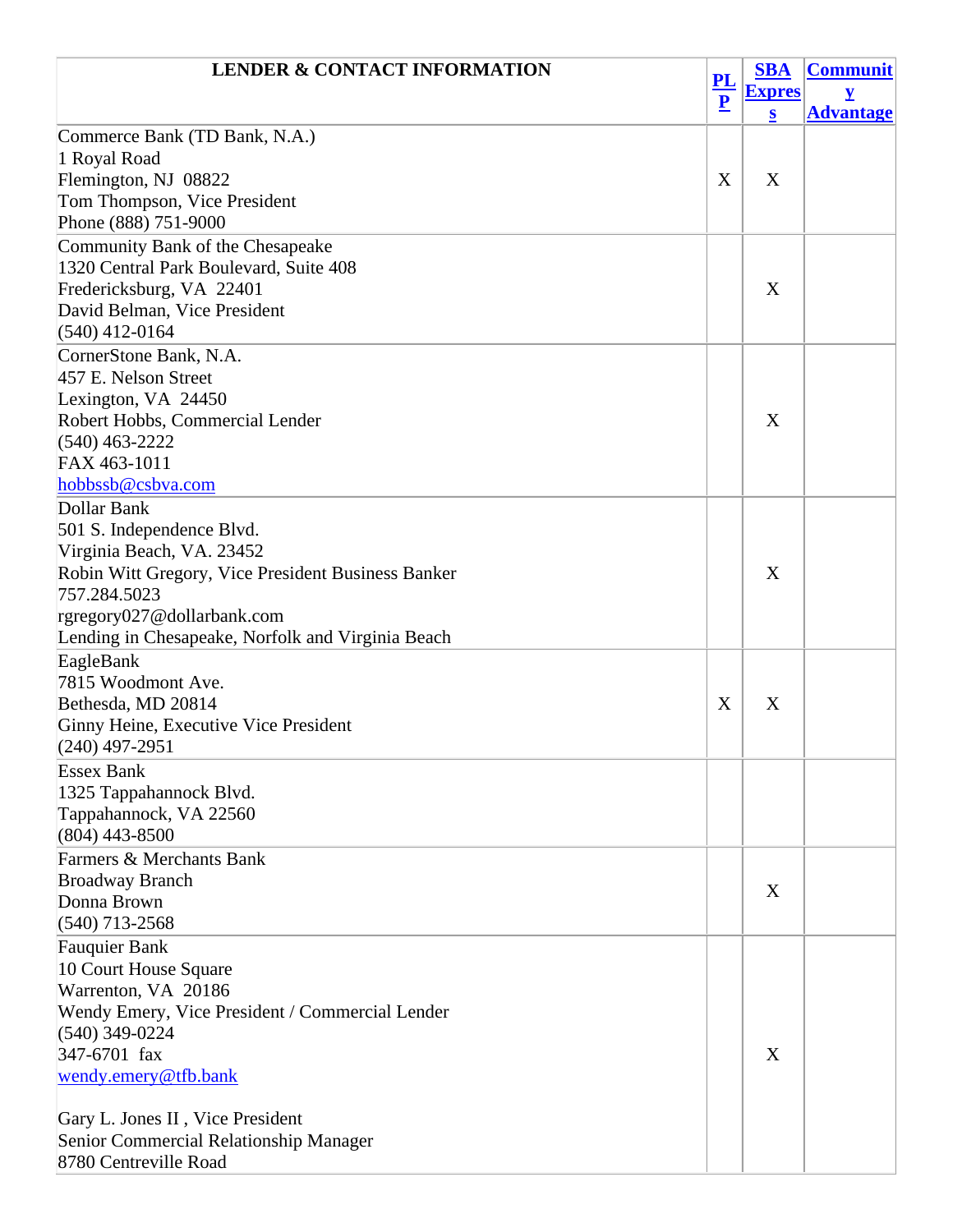| <b>LENDER &amp; CONTACT INFORMATION</b>                                         | ${\bf PL}$<br>$\overline{\mathbf{P}}$ | <b>SBA</b>    | <b>Communit</b>  |
|---------------------------------------------------------------------------------|---------------------------------------|---------------|------------------|
|                                                                                 |                                       | <b>Expres</b> | V                |
|                                                                                 |                                       | $\bf{s}$      | <b>Advantage</b> |
| Manassas, VA 20110                                                              |                                       |               |                  |
| 703/656-7377                                                                    |                                       |               |                  |
| 703/656-7374 FAX                                                                |                                       |               |                  |
| gary.jones@TFB.bank                                                             |                                       |               |                  |
| <b>Fidelity Bank</b>                                                            |                                       |               |                  |
| 1122 Pace Street, 1st Floor                                                     |                                       |               |                  |
| Covington, GA 30014                                                             | X                                     |               |                  |
| Danny Preston, Senior Vice President                                            |                                       |               |                  |
| $(404)$ 895-8905                                                                |                                       |               |                  |
| FAX (770) 784-2784                                                              |                                       |               |                  |
| <b>Fifth Third Bank</b>                                                         |                                       |               |                  |
| See https://www.53.com/content/fifth-third/en/business-banking/borrowing/small- | X                                     | X             |                  |
| business-lending.html or call 1-877-534-2264                                    |                                       |               |                  |
| First Bank & Trust Company                                                      |                                       |               |                  |
| <b>Covering Southwest Virginia area west of Wytheville including counties</b>   |                                       |               |                  |
| of Russell, Washington, Wise, Smyth, Scott, Lee, Dickenson and                  |                                       |               |                  |
| <b>Buchanan</b>                                                                 |                                       |               |                  |
| 359 West Main Street                                                            |                                       |               |                  |
| Lebanon, VA 24266                                                               |                                       |               |                  |
| John Rock, Senior Vice President                                                |                                       |               |                  |
| $(276) 889 - 4622$                                                              |                                       |               |                  |
| jrock@firstbank.com                                                             |                                       |               |                  |
|                                                                                 |                                       |               |                  |
| Covering Bristol, Virginia area                                                 |                                       |               |                  |
| 1185 N. State of Franklin Road                                                  |                                       |               |                  |
| Johnson City, TN 37602                                                          |                                       |               |                  |
| Wes Fletcher, Loan Officer<br>$(423)$ 282-3850                                  |                                       |               |                  |
| wfletcher@firstbank.com                                                         |                                       |               |                  |
|                                                                                 |                                       |               |                  |
| Covering Christiansburg, Fairlawn, Lynchburg, Roanoke, Rocky Mount              | X                                     | X             |                  |
| and Wytheville                                                                  |                                       |               |                  |
| 17011 Forest Road                                                               |                                       |               |                  |
| Forest, VA 24551                                                                |                                       |               |                  |
| $(434)$ 455-0888                                                                |                                       |               |                  |
| <b>For Commercial Loans</b>                                                     |                                       |               |                  |
| Carey Wrenn, Senior Vice President                                              |                                       |               |                  |
| cwrenn@firstbank.com                                                            |                                       |               |                  |
|                                                                                 |                                       |               |                  |
| <b>For Agriculture Loans</b>                                                    |                                       |               |                  |
| H.B. Hunter, Vice President                                                     |                                       |               |                  |
| hbhunter@firstbank.com                                                          |                                       |               |                  |
|                                                                                 |                                       |               |                  |
| Covering Bridgewater, Harrisonburg, Verona, Waynesboro, Staunton,               |                                       |               |                  |
| <b>Winchester and Woodstock</b>                                                 |                                       |               |                  |
| <b>For Commercial Loans</b>                                                     |                                       |               |                  |
| John Bowers, Senior Vice President                                              |                                       |               |                  |
| 1030 Richmond Avenue                                                            |                                       |               |                  |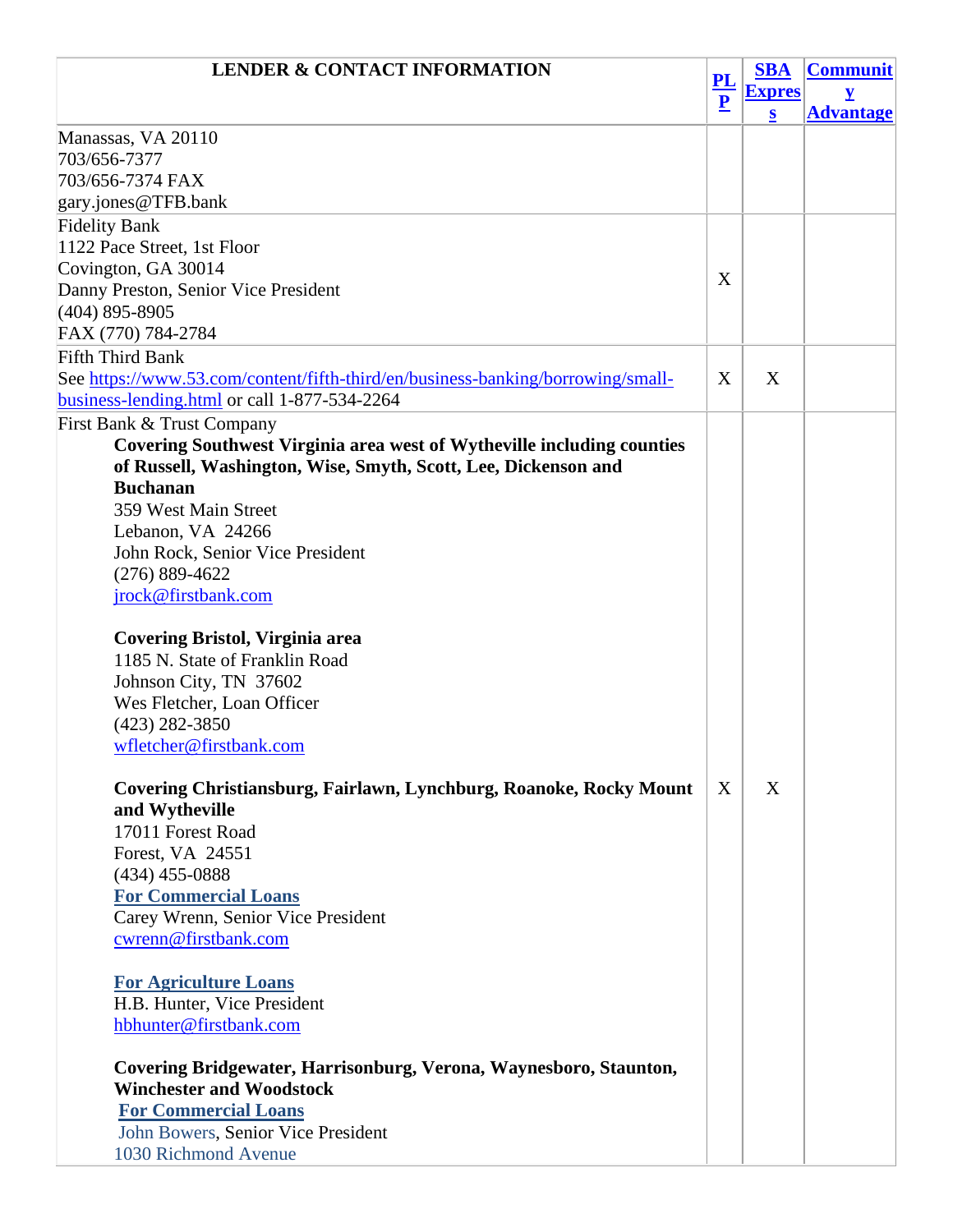| <b>LENDER &amp; CONTACT INFORMATION</b>                                            | $\frac{PL}{P}$ | <b>SBA</b>    | <b>Communit</b>         |
|------------------------------------------------------------------------------------|----------------|---------------|-------------------------|
|                                                                                    |                | <b>Expres</b> | $\overline{\mathbf{Y}}$ |
|                                                                                    |                | $\bf{s}$      | <b>Advantage</b>        |
| Staunton, VA 24401                                                                 |                |               |                         |
| $(540) 885 - 8000$                                                                 |                |               |                         |
| jpbowers@firstbank.com                                                             |                |               |                         |
|                                                                                    |                |               |                         |
| <b>For Agriculture Loans</b>                                                       |                |               |                         |
| <b>Bradley Webb, Vice President</b>                                                |                |               |                         |
| 120 University Blvd                                                                |                |               |                         |
| Harrisonburg, VA 22801                                                             |                |               |                         |
| $(540)$ 434-0671                                                                   |                |               |                         |
| bwebb@firstbank.com                                                                |                |               |                         |
| First-Citizens Bank & Trust Company                                                |                |               |                         |
| See https://www.firstcitizens.com/business/small-business/sba-loans or call 1-866- | X              | X             |                         |
| 322-4249                                                                           |                |               |                         |
| <b>First Community Bank</b>                                                        |                |               |                         |
| P.O. Box 989                                                                       |                |               |                         |
| Bluefield, VA 24605                                                                |                |               |                         |
| 276-322-5487                                                                       |                |               |                         |
| <b>First National Bank</b>                                                         |                |               |                         |
| Vice President and Sales Manager                                                   |                |               |                         |
| Mobile: 804.513.7700                                                               | X              | X             |                         |
| phillipsd@fnb-corp.com                                                             |                |               |                         |
| FVCbank                                                                            |                |               |                         |
| 7900 Sudley Road, Suite 100                                                        |                |               |                         |
| Manassas, VA 20109                                                                 |                |               |                         |
| James C. Elliott, Senior Vice President                                            |                |               |                         |
| $(703) 656 - 7291$                                                                 |                |               |                         |
| jelliott@fvcbank.com                                                               |                | X             |                         |
|                                                                                    |                |               |                         |
| Terry L. Elliott, Senior Vice President                                            |                |               |                         |
| $(703)$ 436-3851                                                                   |                |               |                         |
| telliott@fvcbank.com                                                               |                |               |                         |
| <b>Freedom First Credit Union</b>                                                  |                |               |                         |
| 5305 Valleypark Suite 9                                                            |                |               |                         |
| Roanoke, VA 24019                                                                  |                |               |                         |
| $(540)$ 375-7781                                                                   |                |               |                         |
| <b>Frontier Community Bank</b>                                                     |                |               |                         |
| 400 Lew Dewitt Blyd.                                                               |                |               |                         |
| Waynesboro, VA 22980                                                               |                |               |                         |
| Christopher S. Chamberlin, Executive Vice President                                |                | X             |                         |
| $(540)$ 932-9100                                                                   |                |               |                         |
| FAX 943-4833                                                                       |                |               |                         |
| cchamberlin@frontiercommunitybank.com                                              |                |               |                         |
| <b>**Fulton Bank</b>                                                               |                |               |                         |
| 4429 Bonney Road, Suite 100                                                        |                |               |                         |
| Virginia Beach, VA 23462                                                           |                |               |                         |
| Sabrina Davis - Vice President                                                     | X              | X             |                         |
| 757-223-4306 (Direct)                                                              |                |               |                         |
| 757-503-0232 (Cell)                                                                |                |               |                         |
|                                                                                    |                |               |                         |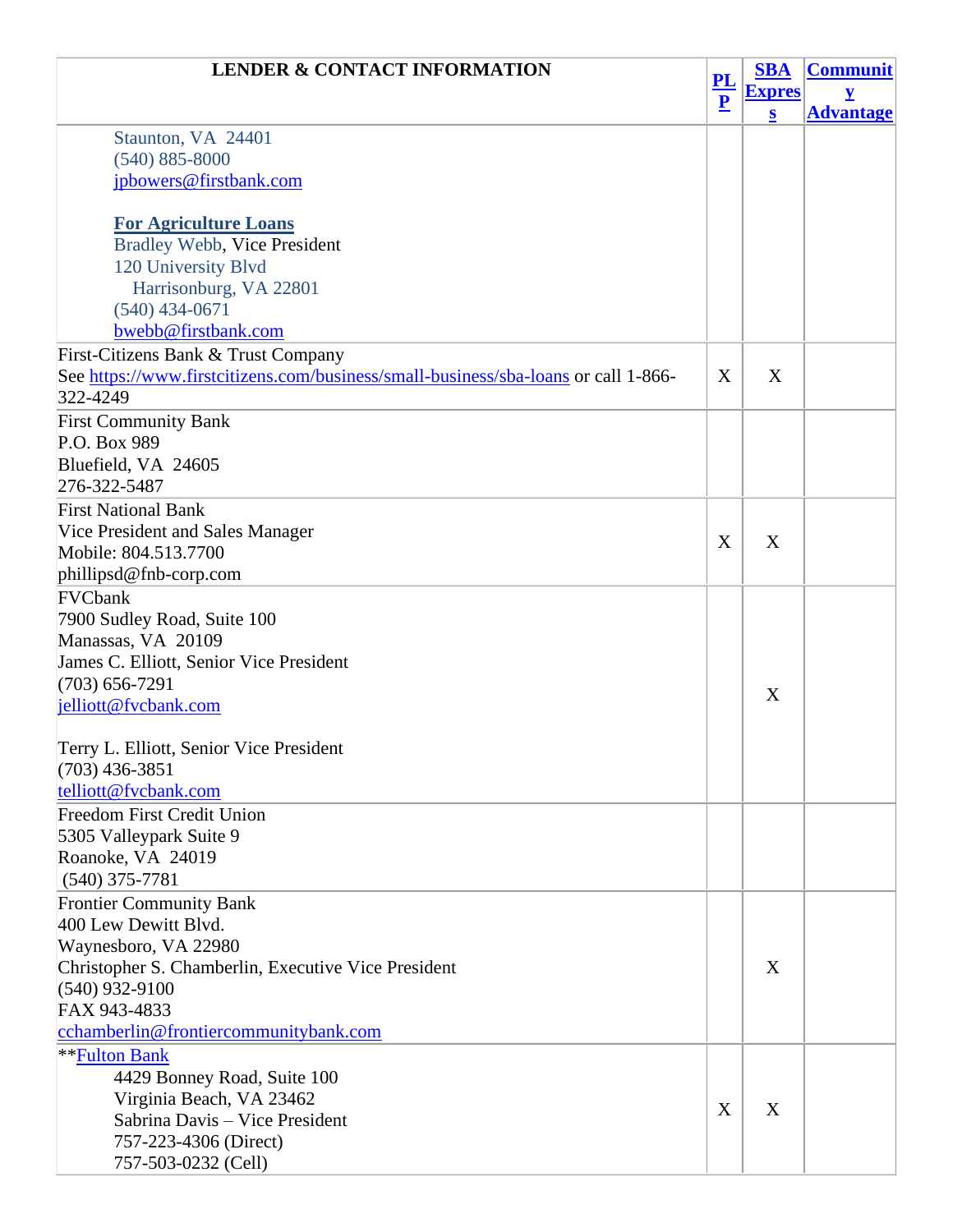| <b>LENDER &amp; CONTACT INFORMATION</b>                                          |                | <b>SBA</b>              | <b>Communit</b>  |
|----------------------------------------------------------------------------------|----------------|-------------------------|------------------|
|                                                                                  | $\frac{PL}{P}$ | <b>Expres</b>           | V                |
|                                                                                  |                | $\overline{\mathbf{S}}$ | <b>Advantage</b> |
| sdavis@fultonbank.com                                                            |                |                         |                  |
|                                                                                  |                |                         |                  |
| 9030 Stony Point Parkway, Suite 150                                              |                |                         |                  |
| Richmond, VA 23235                                                               |                |                         |                  |
| John Ramirez III, Vice President                                                 |                |                         |                  |
| $(804)$ 565-4410                                                                 |                |                         |                  |
| joramirez@fultonbank.com                                                         |                |                         |                  |
| 2219 York Rd., Suite 400                                                         |                |                         |                  |
| Timonium MD 21093                                                                |                |                         |                  |
|                                                                                  |                |                         |                  |
| Angela Wilczynski, SBA Regional Lender                                           |                |                         |                  |
| $(410)$ 427-3566                                                                 |                |                         |                  |
| awilczynski@fultonbank.com                                                       |                |                         |                  |
| Hanmi Bank                                                                       |                |                         |                  |
| 928 S. Western Ave., #260                                                        |                |                         |                  |
| Los Angeles, CA 90006                                                            | X              | X                       |                  |
| 213-427-5722                                                                     |                |                         |                  |
| <b>Independence Bank</b>                                                         |                |                         |                  |
| 1370 South County Trail                                                          |                |                         |                  |
| East Greenwich, RI 02818                                                         |                |                         |                  |
| $(401) 886 - 4600$                                                               | X              | X                       |                  |
| (888) 824-8873                                                                   |                |                         |                  |
| Working Capital loans from \$25,000 to \$125,000                                 |                |                         |                  |
| www.workingcapitalloan.com                                                       |                |                         |                  |
| Langley Federal Credit Union                                                     |                |                         |                  |
| 721 Lakefront Commons                                                            |                |                         |                  |
| Newport News, VA 23606                                                           |                | X                       |                  |
| Doris Jackson, Vice President                                                    |                |                         |                  |
| (757) 224-4779                                                                   |                |                         |                  |
| Live Oak Bank                                                                    |                |                         |                  |
| 1741 Tiburon Dr                                                                  |                |                         |                  |
| Wilmington, NC 28403                                                             | X              | X                       |                  |
| 910.790.5867                                                                     |                |                         |                  |
| https://www.liveoakbank.com/small-business-loans/                                |                |                         |                  |
| M&T Bank                                                                         |                |                         |                  |
| 3951 Westerre Parkway, Suite 300                                                 |                |                         |                  |
| Richmond, VA 23233                                                               |                |                         |                  |
| Christopher Fuller, Vice President, Business & Professional Banking Relationship | X              | X                       |                  |
| Manager                                                                          |                |                         |                  |
| (804) 754-4801                                                                   |                |                         |                  |
| cfuller@mtb.com                                                                  |                |                         |                  |
| National Bank of Blacksburg                                                      |                |                         |                  |
| 100 South Main Street                                                            |                |                         |                  |
| Blacksburg, VA 24060                                                             |                | X                       |                  |
| Jason Pospichal, Senior Vice President                                           |                |                         |                  |
| $(540)$ 951-6255                                                                 |                |                         |                  |
|                                                                                  |                |                         |                  |
| Navy Federal Credit Union<br>Please call Business Services at 1-877-418-1462.    |                | X                       |                  |
|                                                                                  |                |                         |                  |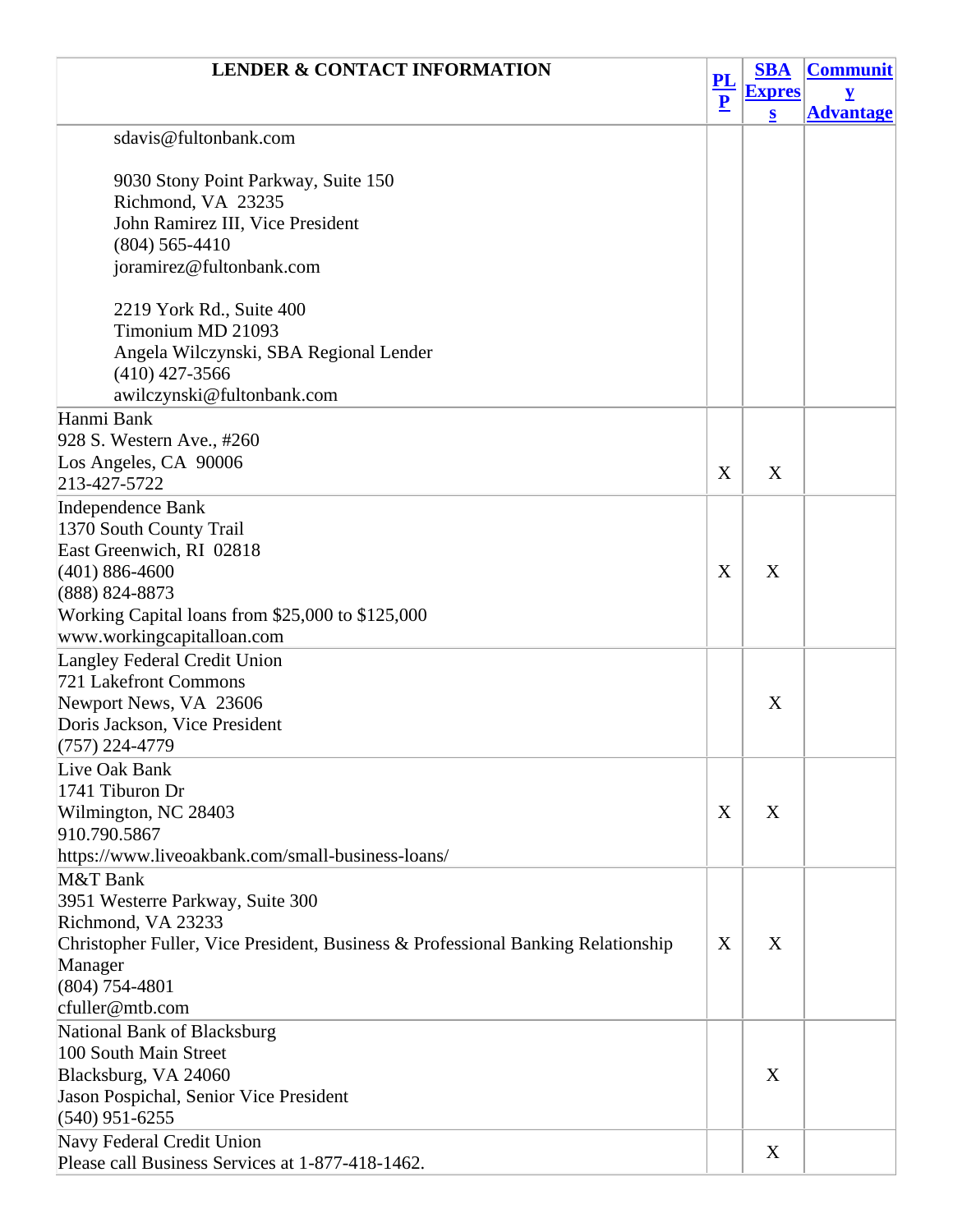| <b>LENDER &amp; CONTACT INFORMATION</b>                                           |                | <b>SBA</b>    | <b>Communit</b>  |
|-----------------------------------------------------------------------------------|----------------|---------------|------------------|
|                                                                                   | $\frac{PL}{P}$ | <b>Expres</b> | V                |
|                                                                                   |                | S             | <b>Advantage</b> |
| <b>New Horizon Bank</b>                                                           |                |               |                  |
| 2442 New Dorset Circle                                                            |                |               |                  |
| Powhatan, VA 23139                                                                |                |               |                  |
| Brian K. Grizzard, Acting President & CEO, SVP/Chief Credit Officer               |                |               |                  |
| $(804)$ 419-6363                                                                  |                |               |                  |
| bgrizzard@newhorizonbank.com1870 Stoneridge Commerce Drive<br><b>OR</b>           |                |               |                  |
| Tim Anonick, Vice President/Commercial Lender                                     |                | X             |                  |
| $(804)$ 419-6513                                                                  |                |               |                  |
| cell (804) 873-2000                                                               |                |               |                  |
| tanonick@newhorizonbank.com                                                       |                |               |                  |
|                                                                                   |                |               |                  |
| Will lend as far south as Mecklenburg County, west to Buckingham County           |                |               |                  |
| (including Prince Edward County and in Farmville), north to Goochland County, and |                |               |                  |
| east to Chesterfield County.                                                      |                |               |                  |
| New Peoples Bank                                                                  |                |               |                  |
| 101 Linden Square Drive                                                           |                | X             |                  |
| Bristol, VA 24202                                                                 |                |               |                  |
| $(423)$ 788-0098                                                                  |                |               |                  |
| Newtek Small Business Finance, Inc.                                               |                |               |                  |
| 60 Hempstead Ave., 6 <sup>th</sup> Floor                                          |                |               |                  |
| West Hempstead, NY 11552                                                          | X              | X             |                  |
| Robert Rabuck, Senior Vice President                                              |                |               |                  |
| $(855) 284 - 3722$                                                                |                |               |                  |
| Northwest Federal Credit Union                                                    |                |               |                  |
| 200 Spring Street                                                                 |                |               |                  |
| Herndon, VA 20170                                                                 |                |               |                  |
| Tony Price, Vice President                                                        |                |               |                  |
| (703) 709-8900, ext. 4264                                                         |                |               |                  |
| <b>Oak View National Bank</b>                                                     |                |               |                  |
| 128 Broadview Avenue                                                              |                |               |                  |
| Warrenton, VA 20186                                                               |                | X             |                  |
| Sam Parker, Assistant Vice President                                              |                |               |                  |
| $(540)$ 359-7141                                                                  |                |               |                  |
| <b>Old Point National Bank</b>                                                    |                |               |                  |
| <b>Ghent Office</b>                                                               |                |               |                  |
| 1812 Granby Street                                                                |                |               |                  |
| Norfolk, VA 23517                                                                 |                |               |                  |
| $(757)$ 728-1873                                                                  |                |               |                  |
|                                                                                   |                |               |                  |
| 101 E. Queen Street                                                               |                | X             |                  |
| Hampton, VA 23669                                                                 |                |               |                  |
| $(757)$ 728-1254                                                                  |                |               |                  |
|                                                                                   |                |               |                  |
| 4139 Ironbound Road                                                               |                |               |                  |
| Williamsburg VA 23188                                                             |                |               |                  |
| $(757)$ 221-8387                                                                  |                |               |                  |
| Park View Federal Credit Union                                                    |                | X             |                  |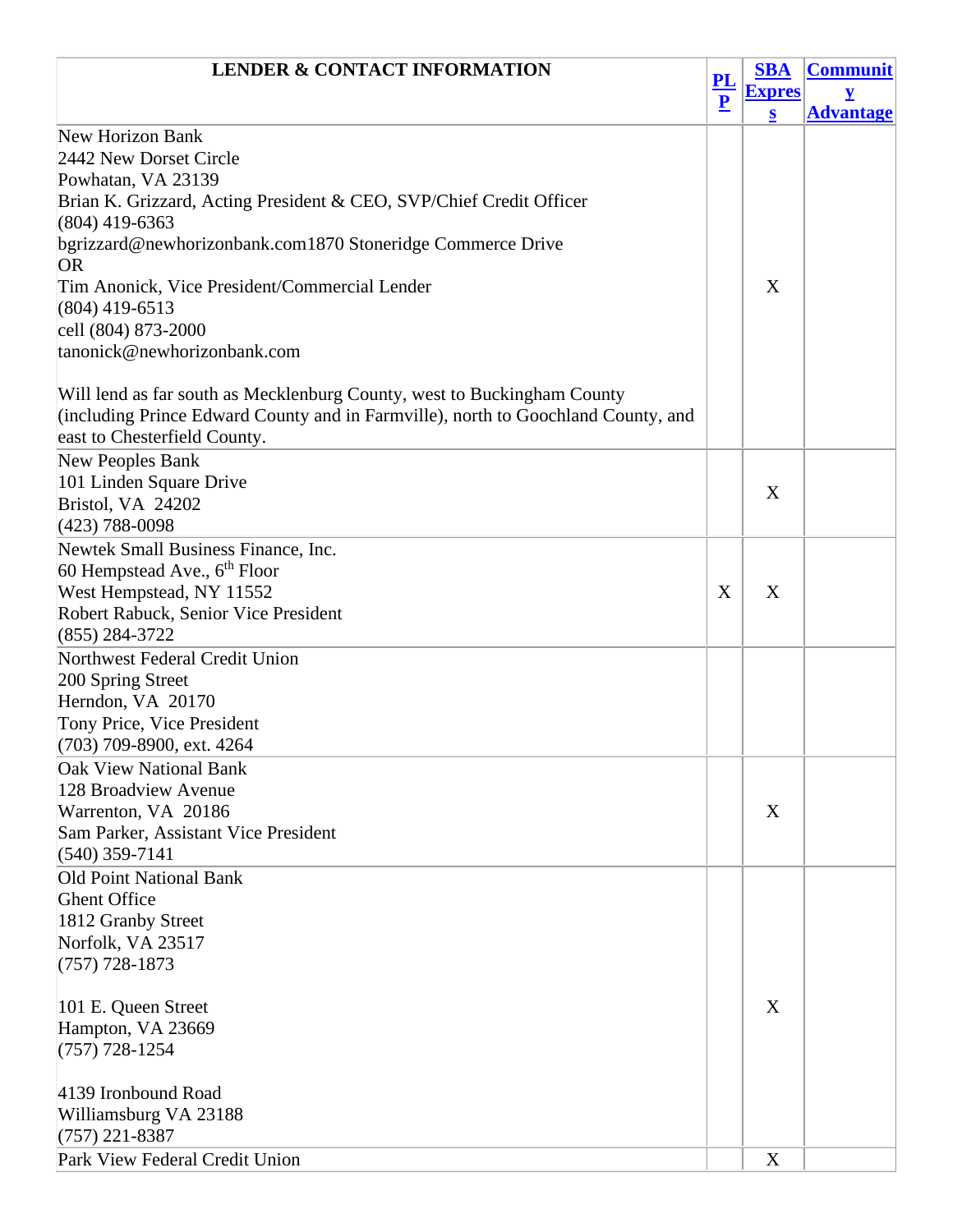| <b>LENDER &amp; CONTACT INFORMATION</b>                            |                | <b>SBA</b>    | <b>Communit</b>  |
|--------------------------------------------------------------------|----------------|---------------|------------------|
|                                                                    | $\frac{PL}{P}$ | <b>Expres</b> | $\mathbf y$      |
|                                                                    |                | $\bf{s}$      | <b>Advantage</b> |
| 1675 Virginia Avenue                                               |                |               |                  |
| Harrisonburg, VA 22802                                             |                |               |                  |
| Kevin Nafziger, Loan Underwriter                                   |                |               |                  |
| $(540)$ 236-5763                                                   |                |               |                  |
| FAX 540-879-2259                                                   |                |               |                  |
| kevin.nafziger@pyfcu.org                                           |                |               |                  |
| <b>Pendleton Community Bank</b>                                    |                |               |                  |
| 57 South Main Street                                               |                |               |                  |
| Harrisonburg, VA 22801                                             |                |               |                  |
| Jonah Pence, Senior Vice President                                 |                |               |                  |
| $(540)$ 421-7462                                                   |                |               |                  |
| jpence@yourbank.com                                                |                | X             |                  |
|                                                                    |                |               |                  |
| 300 North Main Street                                              |                |               |                  |
| Franklin, WV 26807                                                 |                |               |                  |
| Josh Byers, Vice President                                         |                |               |                  |
| $(304)$ 358-3622 x1108                                             |                |               |                  |
| jbyers@yourbank.com                                                |                |               |                  |
| Pioneer Bank                                                       |                |               |                  |
| 690 Berkmar Circle, Office H                                       |                |               |                  |
| Charlottesville, Va. 22901                                         |                | X             |                  |
| Reid Young                                                         |                |               |                  |
| Vice-President/Commercial Lending                                  |                |               |                  |
| $(434)$ 973-1754<br>FAX 973-1840                                   |                |               |                  |
|                                                                    |                |               |                  |
| Ryoung@pioneerbks.com                                              |                |               |                  |
| PNC Bank, N.A.<br>1-877-287-2654                                   | X              | X             |                  |
|                                                                    |                |               |                  |
| https://www.pnc.com/en/small-business/borrowing/sba-financing.html |                |               |                  |
| <b>Premier Bank</b><br>320 North 1 <sup>st</sup> Street            |                |               |                  |
| Richmond, VA 23261                                                 |                |               |                  |
| LaTanya Hicks, Assistant Vice President                            |                | X             |                  |
| $(804)$ 771-5215                                                   |                |               |                  |
| Latanya.hicks@premierbankinc.com                                   |                |               |                  |
| Radius Bank                                                        |                |               |                  |
| Susan Malan                                                        |                |               |                  |
| VP GGL Business Development Officer                                |                |               |                  |
| 9 Novelty Lane, Suite 1                                            | X              | X             |                  |
| Essex, CT 06426                                                    |                |               |                  |
| smalan@radiusbank.com                                              |                |               |                  |
| 617.645.4392 - Mobile                                              |                |               |                  |
| <b>Skyline National Bank</b>                                       |                |               |                  |
|                                                                    |                |               |                  |
| <b>Anthony Edwards</b>                                             |                |               |                  |
| VP / Credit Administration                                         |                | X             |                  |
| (P) 276-773-2811 ext 1118                                          |                |               |                  |
| $(C)$ 336-401-1698                                                 |                |               |                  |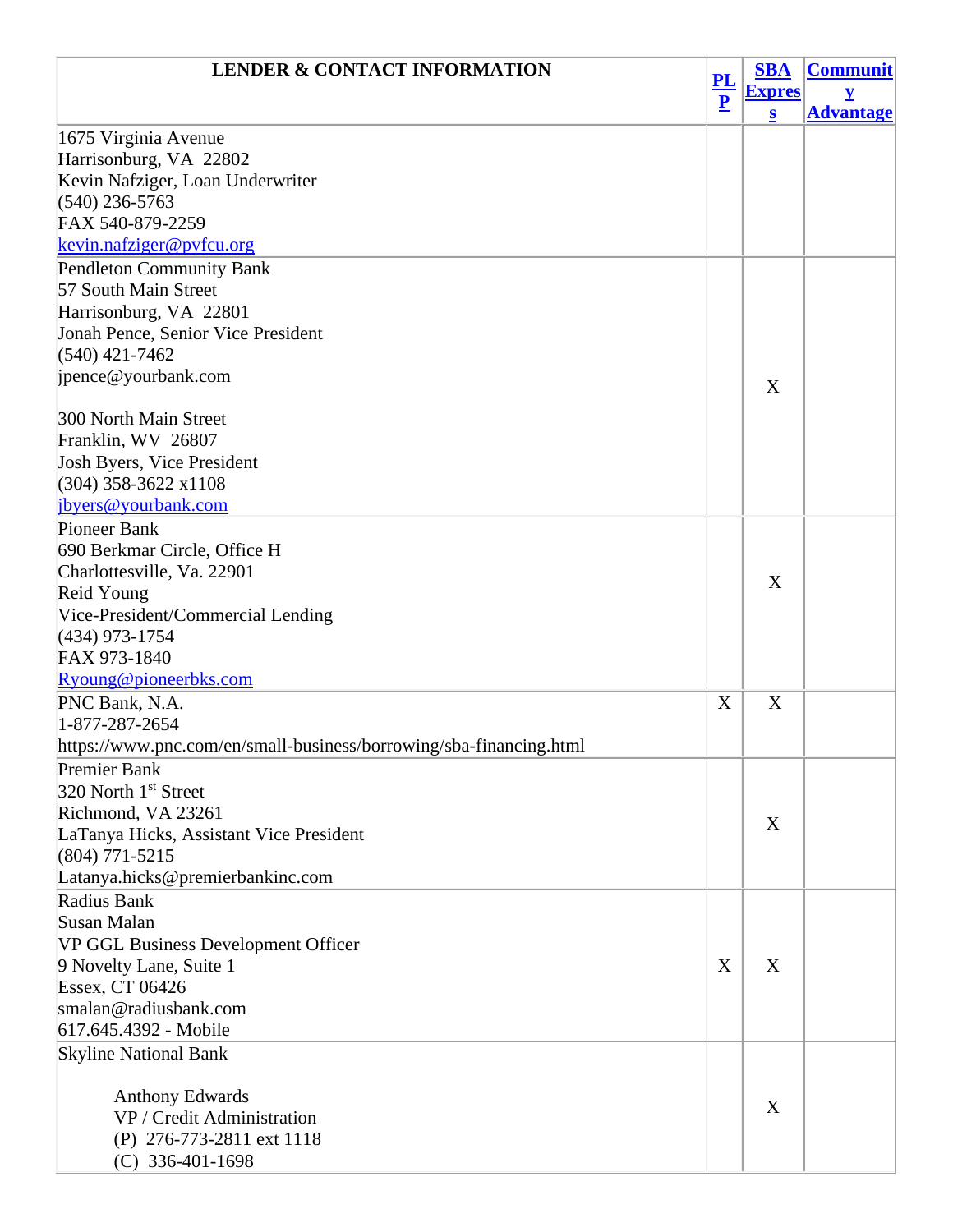| <b>LENDER &amp; CONTACT INFORMATION</b>                        | $\frac{PL}{P}$ | <b>SBA</b>    | <b>Communit</b>  |
|----------------------------------------------------------------|----------------|---------------|------------------|
|                                                                |                | <b>Expres</b> |                  |
|                                                                |                | $\bf{s}$      | <b>Advantage</b> |
| aedwards@skylinenationalbank.com                               |                |               |                  |
| Jonathan Kruckow, Executive Vice-President                     |                |               |                  |
| <b>Chief Business Lending Officer</b>                          |                |               |                  |
| Cell: 540-250-0280                                             |                |               |                  |
| jkruckow@skylinenationalbank.com                               |                |               |                  |
|                                                                |                |               |                  |
| Matt Martin, Vice-President/Commercial Loan Officer            |                |               |                  |
| Office: 540-381-8121                                           |                |               |                  |
| mmartin@skylinenationalbank.com                                |                |               |                  |
| SmartBizLoans (in partnership with SBA Lending partners)       |                |               |                  |
| https://www.smartbizloans.com/                                 |                |               |                  |
| Sonabank, N.A.                                                 |                |               |                  |
| 11 A Main Street                                               |                |               |                  |
| Warrenton, Virginia 20186                                      |                |               |                  |
| Michelle Douglas, Vice President                               |                |               |                  |
| 800-901-8022                                                   |                |               |                  |
| mdouglas@sonabank.com                                          |                |               |                  |
|                                                                |                |               |                  |
| 2217 Princess Anne Street, Suite 212-1                         |                |               |                  |
| Fredericksburg, VA 22401-3352                                  |                |               |                  |
| Teri Tosti, Vice President                                     | X              | X             |                  |
| $(800)$ 901-7943                                               |                |               |                  |
| ttosti@sonabank.com                                            |                |               |                  |
|                                                                |                |               |                  |
| 9495 Charter Gate Drive<br>Mechanicsville, VA 23116            |                |               |                  |
| Jonathan Shearin, Commercial Relationship Manager              |                |               |                  |
| (804) 832-7716 cell                                            |                |               |                  |
| (804) 228-7735                                                 |                |               |                  |
| jonathan.shearin@sonabank.com                                  |                |               |                  |
| Southern Bank & Trust Company                                  |                |               |                  |
| 3720 Virginia Beach Blvd.                                      |                |               |                  |
| Virginia Beach, VA. 23452                                      |                | X             |                  |
| $(757)$ 446-9408                                               |                |               |                  |
| <b>SunTrust now Truist</b>                                     |                |               |                  |
| 4555 Mansell Road, Suite 100                                   |                |               |                  |
| Alpharetta GA 30022                                            |                |               |                  |
| Ronnie Smith, First Vice President, SBA Lending Division       | X              | X             |                  |
| 770-369-9945 Office                                            |                |               |                  |
| Ronald.D.Smith@SunTrust.com                                    |                |               |                  |
| <b>Surrey Bank and Trust</b>                                   |                |               |                  |
| 940 Woodland Drive                                             |                |               |                  |
| Stuart, VA 24171                                               |                |               |                  |
| Brian Barnes, Vice President-Government Lending                | X              | X             |                  |
| $(336)$ 783-3917                                               |                |               |                  |
| bbarnes@surreybank.com                                         |                |               |                  |
| Lending Territory in Virginia: Counties of Carroll and Patrick |                |               |                  |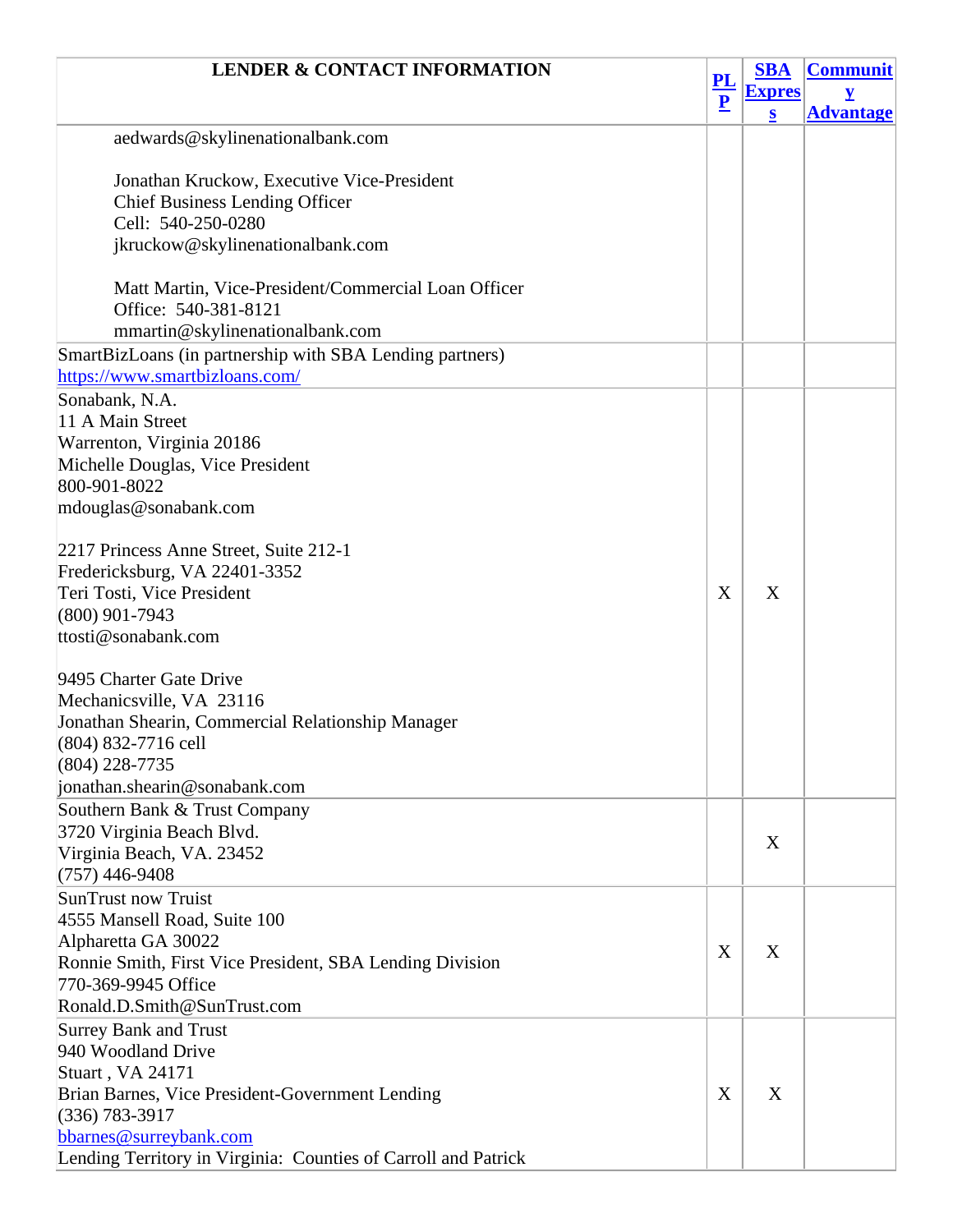| <b>LENDER &amp; CONTACT INFORMATION</b>                  | $\frac{PL}{P}$ | <b>SBA</b>    | <b>Communit</b>         |
|----------------------------------------------------------|----------------|---------------|-------------------------|
|                                                          |                | <b>Expres</b> | $\overline{\mathbf{y}}$ |
|                                                          |                | $\mathbf{s}$  | <b>Advantage</b>        |
| <b>Touchstone Bank</b>                                   |                |               |                         |
| 4300 Crossings Blvd.                                     |                |               |                         |
| Prince George, VA 23875                                  |                |               |                         |
| Jim Sedlar, EVP/Chief Lending Officer                    |                |               |                         |
| $(804)$ 324-7390                                         |                |               |                         |
| Jim.Sedlar@touchstone.bank                               |                |               |                         |
| <b>United Bank</b>                                       |                |               |                         |
| 8270 Greensboro Drive, Suite 500                         |                |               |                         |
| McLean, VA 22101                                         |                | X             |                         |
| John Gusciora, Vice President                            |                |               |                         |
| $(703) 584 - 3468$                                       |                |               |                         |
| <b>United Midwest Savings Bank</b>                       |                |               |                         |
| 14101 Panama City Beach Parkway, Suite 300               |                |               |                         |
| Panama City Beach, FL 32413                              |                |               |                         |
| Fred Crispen, Sr. Vice President, SBA Small Loans        | X              |               |                         |
| 850-249-6886 - Direct                                    |                |               |                         |
| 844-531-9722 - Ext. 1700 Toll Free                       |                |               |                         |
| https://www.umwsb.com/loans/business-loans/              |                |               |                         |
| <b>UVA Community Credit Union</b>                        |                |               |                         |
| 3300 Berkmar Drive                                       |                |               |                         |
| Charlottesville, VA 22901                                |                |               |                         |
| --Kelly A. Kahle, Commercial Relationship Manager        |                |               |                         |
| $(434)$ 964-2067                                         |                | X             |                         |
| kelly.kahle@uvacreditunion.org                           |                |               |                         |
| --Ethan A. Dunstan, Vice President of Business Banking   |                |               |                         |
| ethan.dunstan@uvacreditunion.org                         |                |               |                         |
| --Logan Riddick, Business Services                       |                |               |                         |
| logan.riddick@uvacreditunion.org                         |                |               |                         |
| <b>VCC Bank</b>                                          |                |               |                         |
| 7814 Carousel Lane                                       |                |               |                         |
| Richmond, VA 23294                                       |                |               |                         |
| Zachary Petry, Vice President – Small Business Lending   |                |               |                         |
| $(804)$ 939-6172                                         |                |               |                         |
| zpetry@vccva.org                                         |                |               |                         |
|                                                          |                |               |                         |
| Matthew Ho                                               |                |               |                         |
| <b>Small Business Loan Officer</b>                       |                |               |                         |
| (804) 939.6171                                           | X              | X             |                         |
| MHo@vccva.org                                            |                |               |                         |
|                                                          |                |               |                         |
| <b>SOUTHWEST VIRGINIA AREA:</b>                          |                |               |                         |
| Cindy Green Snider, Small Business Loan Officer          |                |               |                         |
| 110 Peppers Ferry Road, N.W.<br>Christiansburg, VA 24073 |                |               |                         |
|                                                          |                |               |                         |
| $(540)$ 260-3507                                         |                |               |                         |
| csnider@vccva.org                                        |                |               |                         |
| <b>Village Bank</b>                                      |                | X             |                         |
|                                                          |                |               |                         |